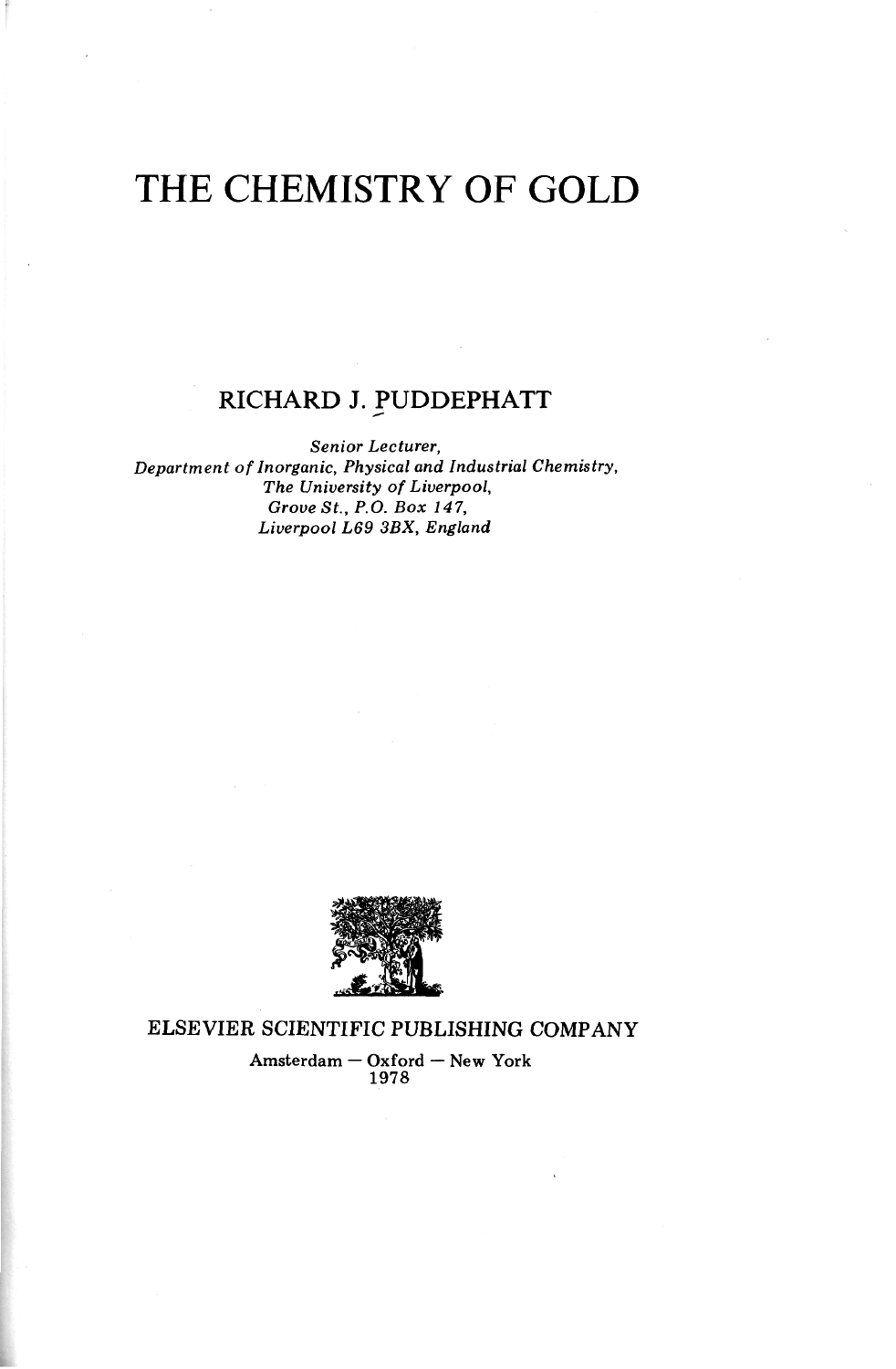#### **CONTENTS**

## Chapter 1. *Introduction to the Chemistry of Gold*

| 3                                      |
|----------------------------------------|
| 4                                      |
| 5                                      |
| 6                                      |
| 7                                      |
| 9                                      |
|                                        |
| 10                                     |
|                                        |
| 14                                     |
| 15                                     |
| 18                                     |
| Stability of gold complexes 22         |
| 24                                     |
| The trans-effect and trans-influence26 |
| 28                                     |
|                                        |

## Chapter 2. *Binary Compounds of Gold*

| Hydrides of gold $\ldots$ 30                      |  |  |  |  |
|---------------------------------------------------|--|--|--|--|
| Halides of gold. 31                               |  |  |  |  |
| Pseudohalides of gold 37                          |  |  |  |  |
| Oxides and hydroxides of gold 38                  |  |  |  |  |
| Sulphides, selenides and tellurides of gold 38    |  |  |  |  |
| Gold(III) fluorosulphate and nitrate. $\ldots$ 39 |  |  |  |  |
| Nitrides and other Group V derivatives 40         |  |  |  |  |
| References 40                                     |  |  |  |  |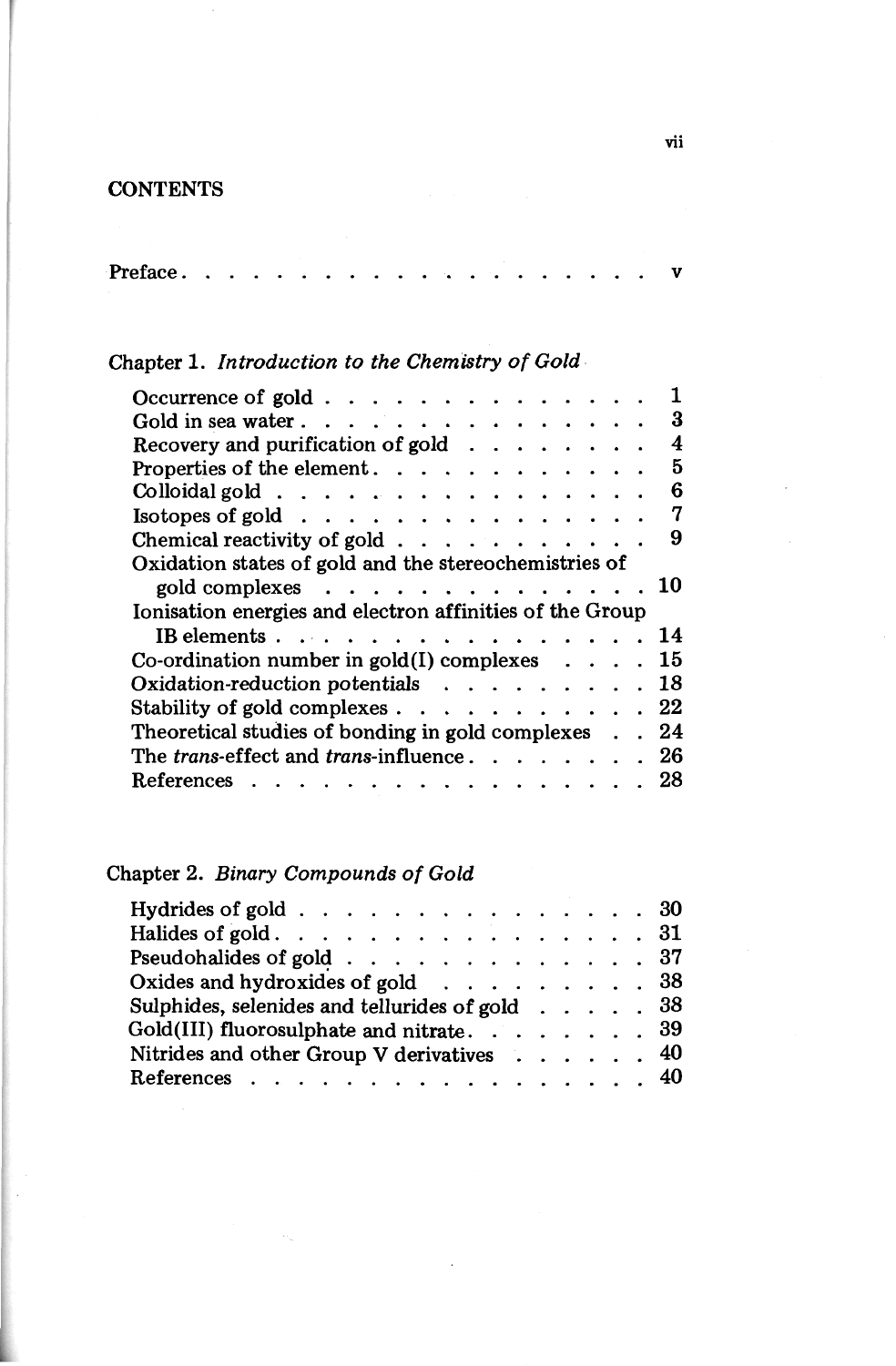#### Chapter 3. *Gold(I) Complexes*

| Carbonyl complexes $\ldots$ $\ldots$ $\ldots$ $\ldots$ $\ldots$ 43       |      |
|--------------------------------------------------------------------------|------|
| Isocyanide complexes $\ldots$ $\ldots$ $\ldots$ $\ldots$ $\ldots$ 44     |      |
| Cyanide complexes of gold(I) $\ldots$ 45                                 |      |
| Nitrogen donor complexes $\ldots$ $\ldots$ $\ldots$ $\ldots$ $\ldots$ 47 |      |
| Phosphorus, arsenic and antimony donor complexes . 51                    |      |
| Complexes with gold-oxygen bonds $\ldots$ $\ldots$ $\ldots$ 58           |      |
| Complexes with sulphur and selenium donor ligands . 58                   |      |
| Halide complexes of gold $(I)$ . 63                                      |      |
| References                                                               | - 66 |
|                                                                          |      |

#### Chapter 4. *Gold(II) Complexes*

| Other stable gold(II) complexes $\ldots$ 72                  |  |  |  |
|--------------------------------------------------------------|--|--|--|
| $Gold(II)$ complexes as reaction intermediates $\ldots$ . 74 |  |  |  |
| References 74                                                |  |  |  |

#### Chapter 5. *Gold(III) Complexes*

| Complexes with carbon-donor ligands 76                                 |  |
|------------------------------------------------------------------------|--|
| Nitrogen-donor complexes of gold(III) $\ldots$ 77                      |  |
| Complexes with phosphorus, arsenic and antimony                        |  |
| donor ligands $\ldots$ $\ldots$ $\ldots$ $\ldots$ $\ldots$ $\ldots$ 83 |  |
| Nitratogold(III) complexes 85                                          |  |
| Complexes with sulphur and selenium donor ligands . 85                 |  |
| Complex halides of gold(III) $\ldots$ 90                               |  |
| References 93                                                          |  |

## Chapter 6. *Gold(V) Complexes*

| References 97 |  |  |  |  |  |  |  |  |  |
|---------------|--|--|--|--|--|--|--|--|--|
|               |  |  |  |  |  |  |  |  |  |

#### Chapter 7. *Organogold Complexes*

| $\sigma$ -Bonded organogold(I) complexes $\ldots$ $\ldots$ $\ldots$ |  |  |  | -98  |
|---------------------------------------------------------------------|--|--|--|------|
| Reactions of organogold $(I)$ complexes                             |  |  |  | .109 |
| $\sigma$ -Bonded organogold(III) complexes 121                      |  |  |  |      |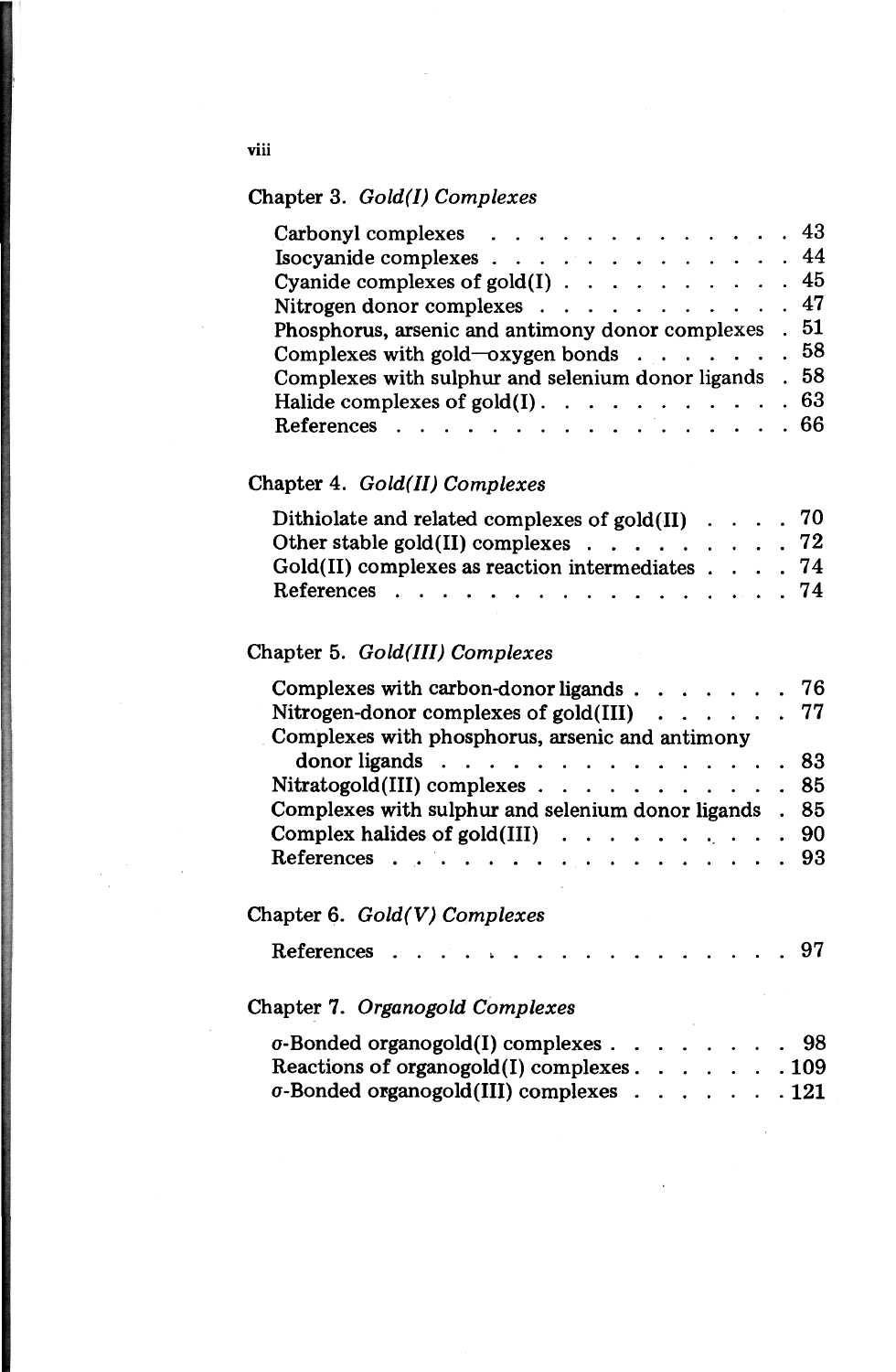| Reactions of organogold (III) complexes $\ldots$ 138          |  |  |  |
|---------------------------------------------------------------|--|--|--|
| Carbene complexes of gold $\ldots$ 144                        |  |  |  |
| Alkene and alkyne complexes of gold $\ldots$ , $\ldots$ , 148 |  |  |  |
| References 151                                                |  |  |  |

#### Chapter 8. *Compounds with Gold—Metal Bonds*

| Gold-gold bonded complexes 157                            |  |
|-----------------------------------------------------------|--|
| Gold cluster compounds 160                                |  |
| Alloys and ligand-free gold—metal bonded compounds 164    |  |
| Compounds with gold main-group-metal bonds $\ldots$ . 165 |  |
| Compounds with gold transition-metal bonds 169            |  |
| References 176                                            |  |

#### Chapter 9. *Reaction Mechanisms in Gold Chemistry*

| Ligand substitution reactions in $gold(III)$ complexes . 179             |  |  |  |  |  |  |  |  |  |  |  |
|--------------------------------------------------------------------------|--|--|--|--|--|--|--|--|--|--|--|
| Substitution reactions in $gold(I)$ complexes 193                        |  |  |  |  |  |  |  |  |  |  |  |
| Electrophilic substitution reactions 194                                 |  |  |  |  |  |  |  |  |  |  |  |
| Homolytic substitution reactions 200                                     |  |  |  |  |  |  |  |  |  |  |  |
| Oxidation of gold(I) complexes $\ldots$ $\ldots$ $\ldots$ $\ldots$ . 201 |  |  |  |  |  |  |  |  |  |  |  |
| Reduction of $gold(III)$ complexes $\ldots$ $\ldots$ $\ldots$ 203        |  |  |  |  |  |  |  |  |  |  |  |
| References 208                                                           |  |  |  |  |  |  |  |  |  |  |  |

## Chapter 10. *Spectroscopic Studies of Gold Complexes*

| Vibrational spectroscopy 210                                               |  |  |
|----------------------------------------------------------------------------|--|--|
| Nuclear magnetic resonance spectroscopy 223                                |  |  |
| Mössbauer spectroscopy 226                                                 |  |  |
| Nuclear quadrupole resonance spectroscopy 234                              |  |  |
| Photoelectron spectroscopy. $\ldots$ 234                                   |  |  |
| Ultraviolet-visible spectroscopy $\cdots$ $\cdots$ $\cdots$ $\cdots$ . 236 |  |  |
| References 240                                                             |  |  |

## Chapter 11. *Analysis and Applications of Gold Complexes*

| Analytical methods for gold      |  |  |  |  | 243  |
|----------------------------------|--|--|--|--|------|
| Biological applications of gold. |  |  |  |  | -247 |